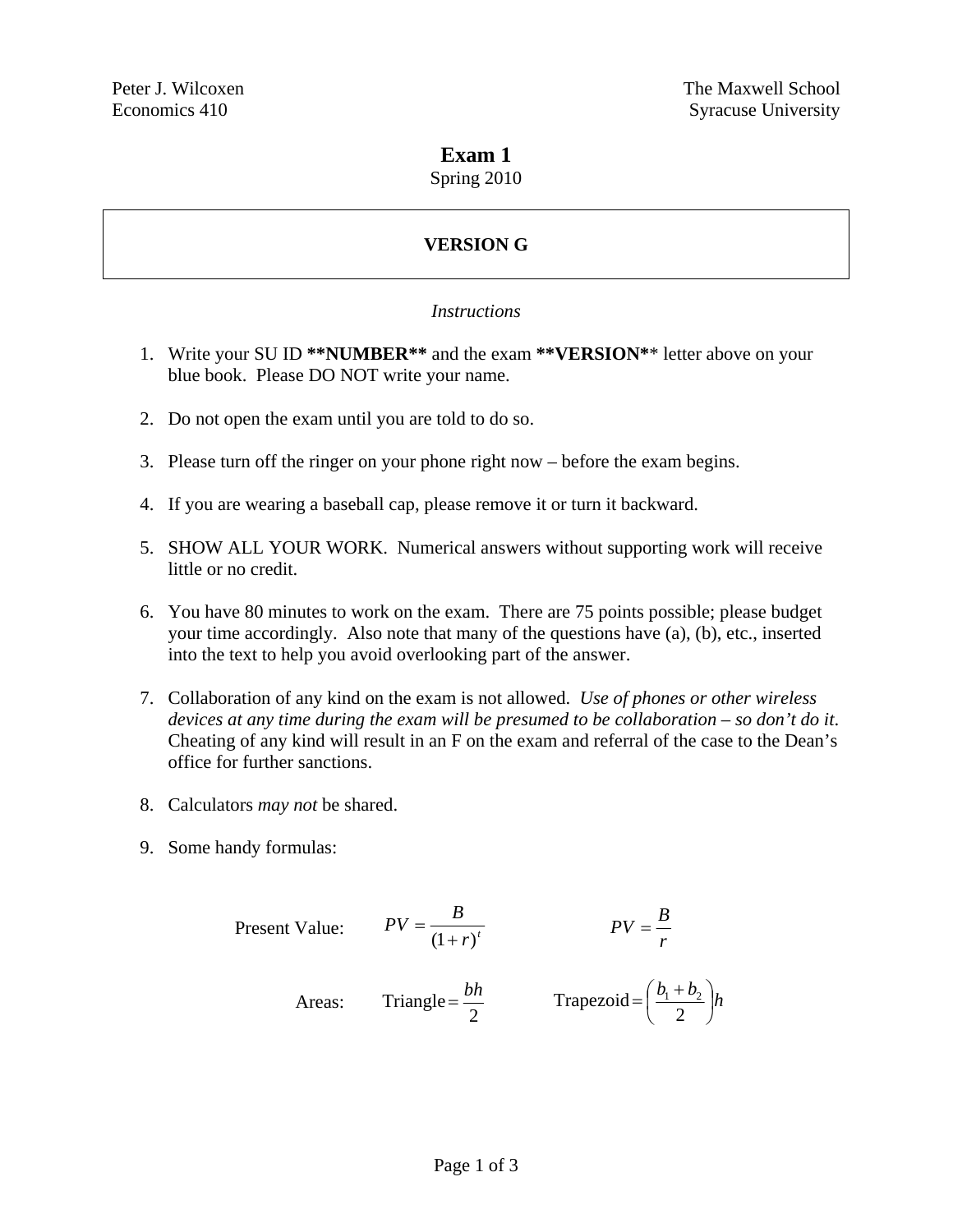#### **Question 1 (15 points)**

Suppose that a new mining technique allows a resource to be produced at a marginal cost of \$20 per unit. However, it also creates risks for local landowners. For each unit of the resource extracted, there is a 0.005% chance (1 in 20,000) that the local water supply will be harmed. If that occurs, there is a 75% chance the problem would be minor and could be fixed immediately with a one-time treatment costing \$20,000. However, there is a 25% chance the problem would be major and could not be fixed. In that case, it would cause \$10,000 of harm every year forever. The elasticity of demand for the resource is -0.5 and the interest rate is 10%.

Suppose the government wishes to use a tax to manage the externality. Please compute (a) the expected present value of the risk associated with extracting a unit of the resource. Then determine (b) the efficient tax, (c) price of the resource and (d) the percentage change in extraction that would occur under the efficient tax.

### **Question 2 (15 points)**

Production of a good creates a positive externality. The market willingness to pay for the good is  $W2P = 1500 - 2*Q$  and the marginal cost of producing it is  $MC = 1200$ . The external marginal benefits are given by MBext =  $1*Q$ .

Please compute: (a), (b) the price and quantity at the market equilibrium, (c) the efficient quantity, (d) the price buyers would have to be charged to reach the efficient  $Q$ , (e) the subsidy rate that would be needed, and (f) the total cost of the subsidy to the government.

## **Question 3 (15 points)**

A pollutant is emitted by 100 type-1 firms and 10 type-2 firms. Every firm of each type initially emits 50 tons of pollution (5500 tons total). Each type-1 firm has a marginal cost of abatement given by MCA $i = (1/2)^*Q_i$  where Q*i* is the amount of abatement done by type-1 firm  $i$ . Each type-2 firm has an MCA curve given by MCA $j = (1/10)^*Qj$  where Q $j$  is the amount of abatement done by type-2 firm *j*. The marginal benefit of abatement is  $MBA=12-(2/300)*$  Qt, where Qt is total abatement. The government wishes to use a tax to control the externality.

Please calculate: (a) the efficient total amount of abatement, (b) the efficient tax rate on emissions, (c), (d) the amount of abatement done by an *individual* firm of each type, (e), (f) the abatement cost for a firm of each type, and (g), (h) the tax payment by each type of firm.

Exam continues on the next page …